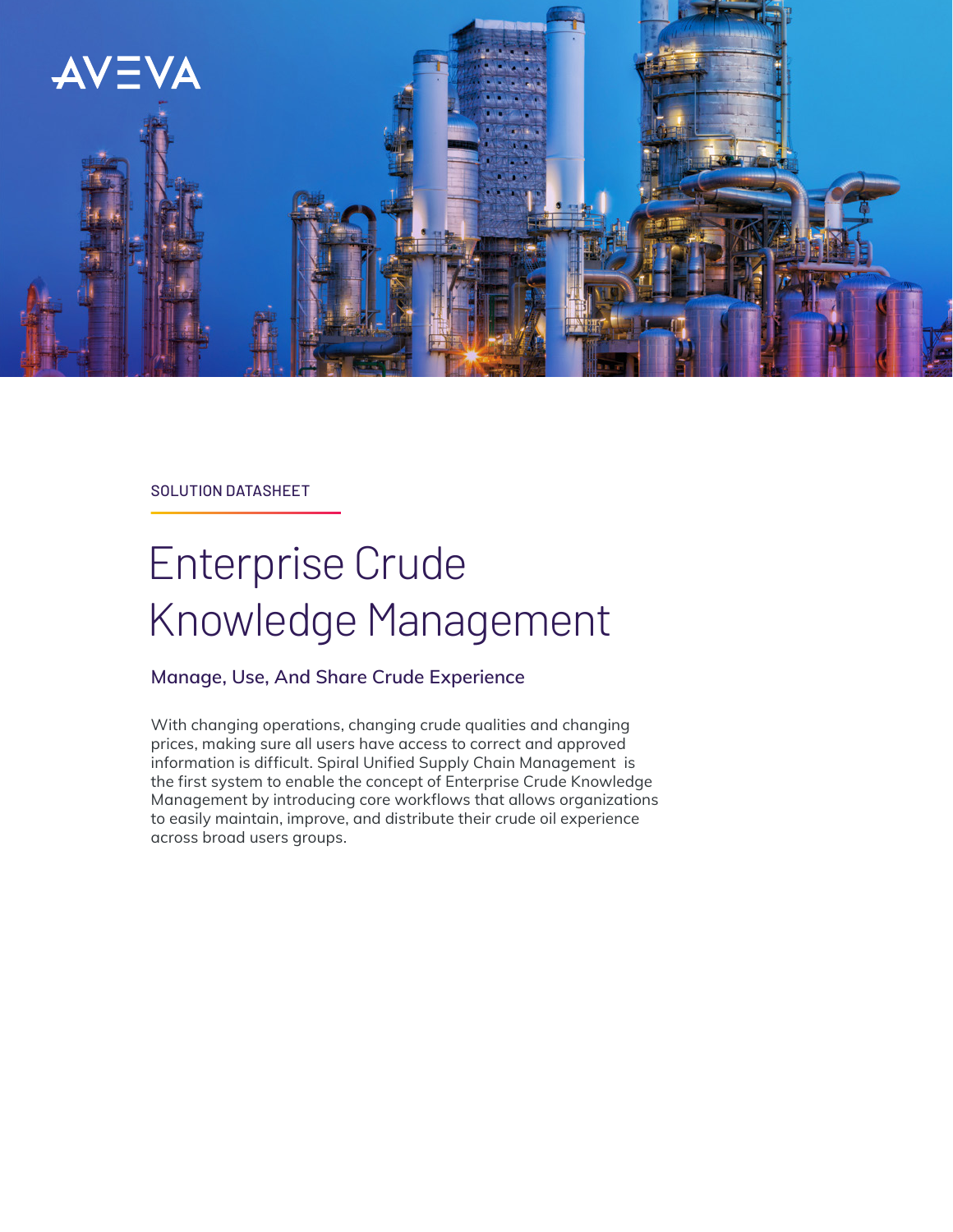## Key Benefits

- Accessible via web and desktop interfaces; users access the tools they need in the way they want
- Promotes collaboration via shared data and views: diverse teams understand and contribute to each others' problems
- Includes cargo tracking functionality to monitor crude quality and highlight potential issues; prevent processing problems and determine when crude quality shifts become significant; combine cargo data with AssayUpdate to deliver accurate quality information for use in planning and scheduling decisions
- Crude Approval workflows let different user groups easily understand processing challenges and allows easy targeting of operations; combine with advanced blending for easy exploration of blends, for better scheduling and understanding of processing behaviour
- Quickly calculate economics via Netback, allowing access to crude rankings and margins in regional markets and at specific plants, with integration to in-house or Platts pricing, for current and historical analysis
- Highlight issues with alerts and forums, letting users learn from previous experience, and warning them on potential problems
- Share information via CrudeSync across users and sites to propagate new information and ensure consistent decision making
- Guaranteed consistent crude oil data for planning, scheduling and trading; combine processing experience with planning and scheduling to understand economics alongside operational feasibility